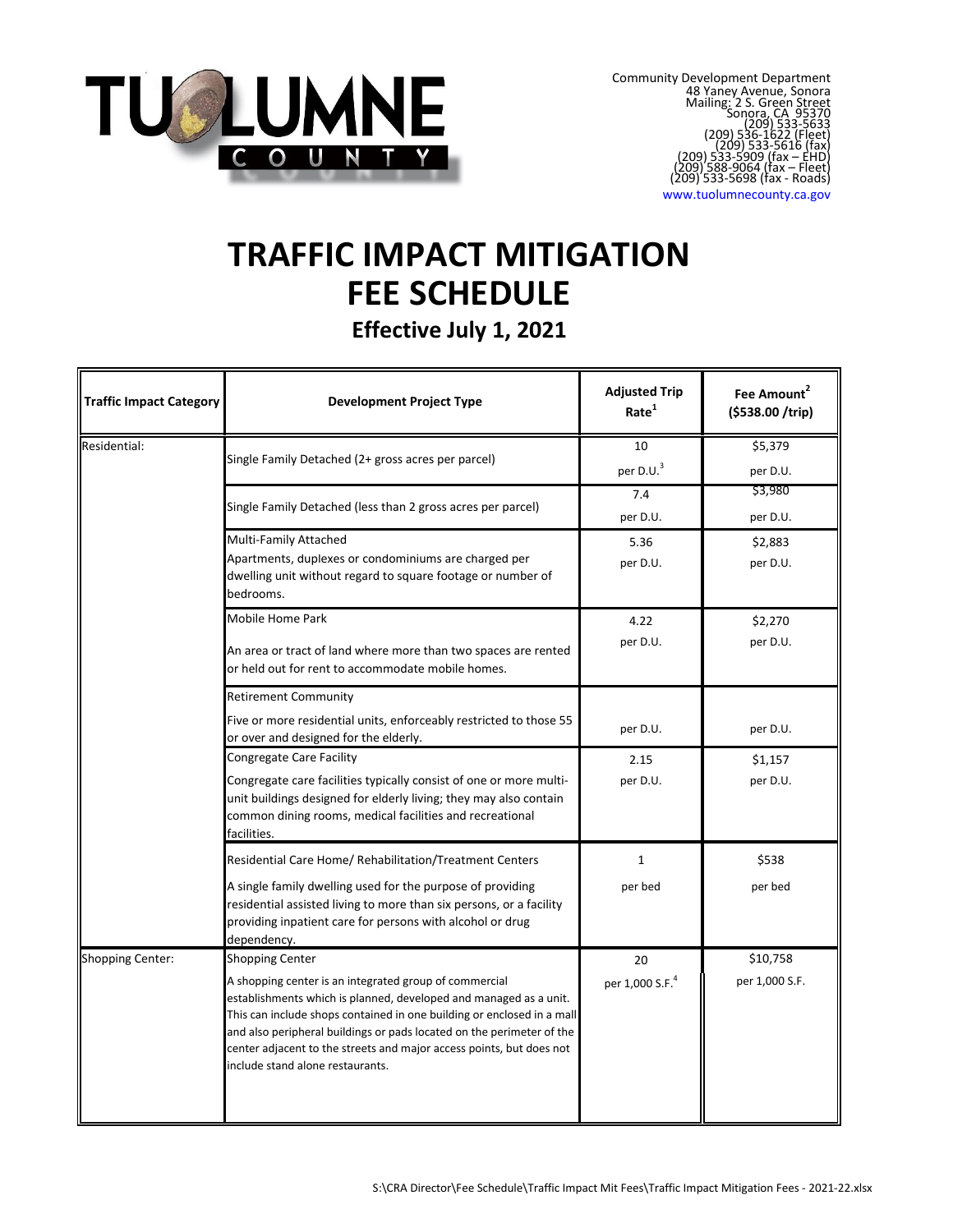| Retail Commercial:           | High Volume Retail:                                               | 20                             | \$10,428          |
|------------------------------|-------------------------------------------------------------------|--------------------------------|-------------------|
|                              | Drug Store, Department Store,                                     | per 1,000 S.F.                 | per 1,000 S.F.    |
|                              | Discount Store, Mini Mart,                                        |                                |                   |
|                              | Liquor Store, Supermarket,                                        |                                |                   |
|                              | Auto Parts Store, Clothing/Apparel Store,                         |                                |                   |
|                              | Bank, Health Fitness Center,                                      |                                |                   |
|                              | Hardware Store, Pharmacy,                                         |                                |                   |
|                              | Grocery Store, Automobile Sales,                                  |                                |                   |
|                              | Laundromat, Delicatessen.                                         |                                |                   |
|                              | Medium Volume Retail:                                             | 13                             | \$6,992           |
|                              | BakeryAutomobile Repair,                                          | per 1,000 S.F.                 | per 1,000 S.F.    |
|                              | Club Store, Dry Cleaner,                                          |                                |                   |
|                              | Gift Shop, Lumber/Building Supplies,                              |                                |                   |
|                              | Nursery, Jewelry Store,                                           |                                |                   |
|                              | Photo Store, Print Shop (retail),                                 |                                |                   |
|                              | Shoe Store, Sporting Goods Store,                                 |                                |                   |
|                              | Stationary Store, Toy Store.                                      |                                |                   |
|                              | Low Volume Retail:                                                | 1.5                            | \$807             |
|                              | Antique Store, Boat/Equipment Repair Shop,                        | per 1,000 S.F.                 | per 1,000 S.F.    |
|                              | Appliance Store, Furniture Store,                                 |                                |                   |
|                              | Gallery, Museum,                                                  |                                |                   |
|                              | Kennel, Boat/RV/Mobile Home Sales,                                |                                |                   |
|                              | Clock Store, Repair Shop (T.V., Radio, Vacuum, etc.),             |                                |                   |
|                              | Roadside Stand for Agricultural Products,                         |                                |                   |
|                              | Wine or beer tasting rooms or product retail sales in conjunction |                                |                   |
|                              | with a winery or brewery.                                         |                                |                   |
| Office:                      | General Office                                                    | 11                             | \$5,917           |
|                              |                                                                   | per 1,000 S.F.                 | per 1,000 S.F.    |
| Food Services:               | Stand Alone Restaurant w/ drive through.                          | 161                            | \$86,598          |
|                              |                                                                   | per 1,000 S.F.                 | per 1,000 S.F.    |
|                              | Stand Alone Restaurant w/out drive through.                       | 23                             | \$12,371          |
|                              |                                                                   | per 1,000 S.F.                 | per 1,000 S.F.    |
| <b>Specialty Commercial:</b> | Gas Station                                                       | 32                             | \$17,212          |
|                              |                                                                   | per Fueling Space <sup>5</sup> | per Fueling Space |
|                              | Food Mart w/Gas Pumps                                             | 34                             | \$18,288          |
|                              |                                                                   | per Fueling Space <sup>5</sup> | per Fueling Space |
|                              | Car Wash-Self Serve                                               | 21                             | \$11,295.25       |
|                              |                                                                   | per Stall                      | per Stall         |
|                              | Car Wash-Full Serve                                               | 20                             | \$10,758          |
|                              |                                                                   | per 1,000 S.F.                 | per 1,000 S.F.    |
|                              |                                                                   | 5.2                            | \$2,797           |
|                              |                                                                   |                                |                   |
|                              | Hotel/Motel/Resort/Bed and Breakfast                              |                                |                   |
|                              |                                                                   | per Unit <sup>6</sup>          | per Unit          |
|                              |                                                                   |                                |                   |
|                              |                                                                   |                                |                   |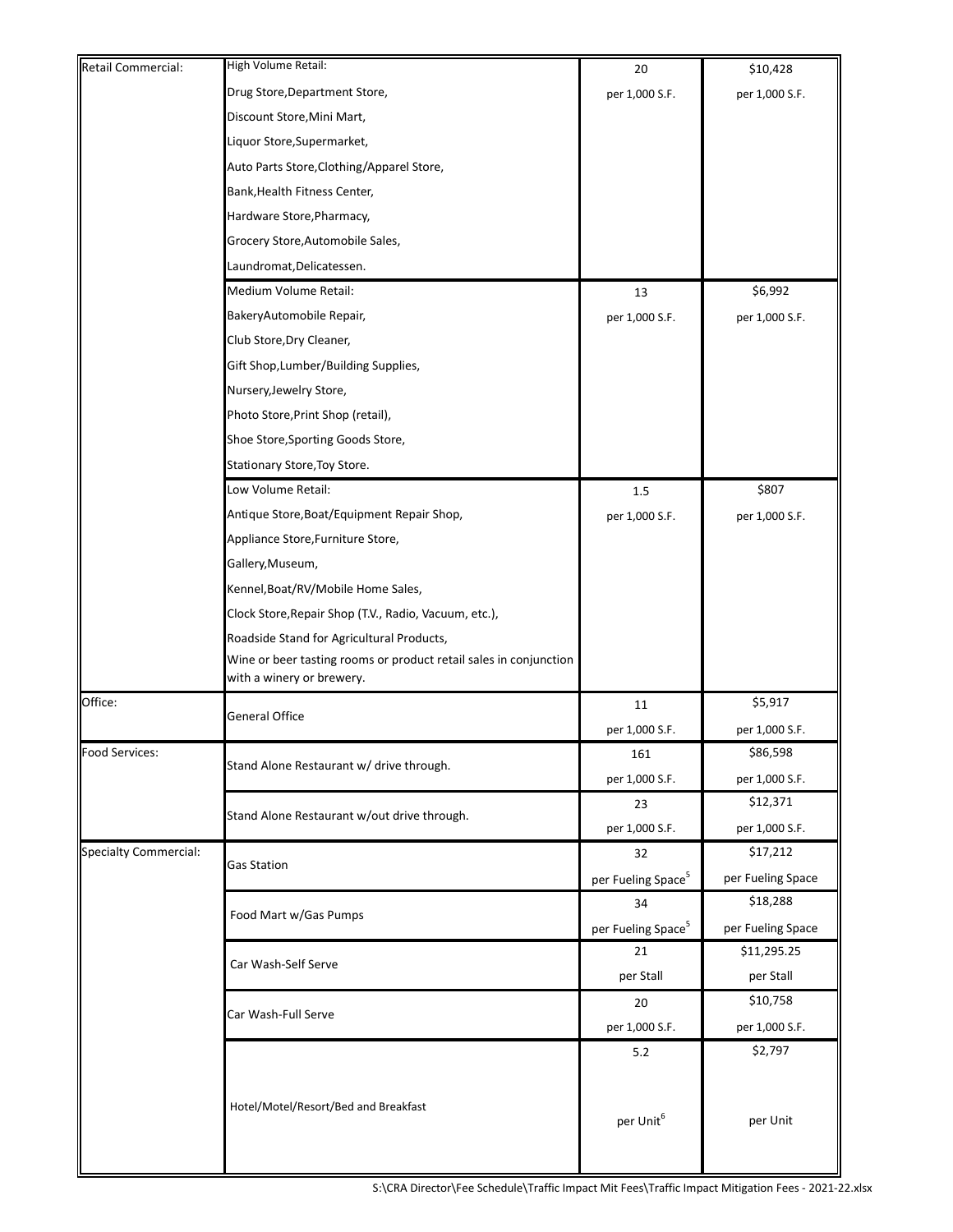|                          | Child Care Facility                                                                                                                                                                                                                                                 | 13                   | \$6,992                    |
|--------------------------|---------------------------------------------------------------------------------------------------------------------------------------------------------------------------------------------------------------------------------------------------------------------|----------------------|----------------------------|
|                          | Providing nonmedical care, on less than a 24 hour basis, to<br>minors in need of personal services, supervision or assistance<br>essential for sustaining the activities of daily living or for<br>protection of the individual; does not include a family day care | per 1,000 S.F.       | per 1,000 S.F.             |
|                          | home as defined in Title 17.                                                                                                                                                                                                                                        |                      |                            |
|                          | Centers and Facilities for Seniors / Disabled and Adult Day Care                                                                                                                                                                                                    | 1.5                  | \$807                      |
|                          | for less than 24 hours.                                                                                                                                                                                                                                             | per 1,000 S.F.       | per 1,000 S.F.             |
| Medical:                 | Hospital                                                                                                                                                                                                                                                            | 11.8                 | \$6,347                    |
|                          |                                                                                                                                                                                                                                                                     | per Bed              | per Bed                    |
|                          | Nursing Home/Convalescent Home                                                                                                                                                                                                                                      | 2.6                  | \$1,398                    |
|                          |                                                                                                                                                                                                                                                                     | per Bed              | per Bed                    |
|                          | Medical Office or Medical or Health Clinic providing diagnostic or<br>treatment services                                                                                                                                                                            | 30<br>per 1,000 S.F. | \$16,136<br>per 1,000 S.F. |
| Industrial:              | Light, including:                                                                                                                                                                                                                                                   | 6                    | \$3,227                    |
|                          | Airport/Airstrip                                                                                                                                                                                                                                                    | per 1,000 S.F. or    | per 1,000 S.F. or          |
|                          | Livestock Feedlot/Auction Yard                                                                                                                                                                                                                                      | 41                   | \$22,053                   |
|                          | <b>Material Testing Laboratory</b>                                                                                                                                                                                                                                  | per acre             | per acre <sup>8</sup>      |
|                          | <b>Meat Packing Facility</b>                                                                                                                                                                                                                                        |                      |                            |
|                          | <b>Printing Plant</b>                                                                                                                                                                                                                                               |                      |                            |
|                          | Slaughterhouse                                                                                                                                                                                                                                                      |                      |                            |
|                          | Storage Facilities for Liquids and Gases                                                                                                                                                                                                                            |                      |                            |
|                          | Heavy, including:                                                                                                                                                                                                                                                   | 1.5                  | \$807                      |
|                          | Auto Wrecking and Junk Yard                                                                                                                                                                                                                                         | per 1,000 S.F. or    | per 1,000 S.F. or          |
|                          | Foundry and Smelter                                                                                                                                                                                                                                                 | 6.75                 | \$3,631                    |
|                          | Lumber Mill                                                                                                                                                                                                                                                         | per acre             | per acre                   |
|                          | <b>Mining Operation</b>                                                                                                                                                                                                                                             |                      |                            |
|                          | <b>Refining Plant</b>                                                                                                                                                                                                                                               |                      |                            |
|                          | Manufacturing/Assembly/ Agricultural Processing                                                                                                                                                                                                                     | 3                    | \$1,614                    |
|                          | Manufacturing or assembly facilities where the primary activity                                                                                                                                                                                                     | per 1,000 S.F. or    | per 1,000 S.F. or          |
|                          | is the conversion of raw materials, products or parts into<br>finished commodities for sale or distribution, including a winery                                                                                                                                     | 30                   | \$16,136                   |
|                          | or brewery.                                                                                                                                                                                                                                                         | per acre             | per acre                   |
| <b>Public Utilities:</b> | Utilities (Publicly or privately owned)                                                                                                                                                                                                                             | 6                    | \$3,227                    |
|                          | Production, generation, storage, transmission and treatment<br>facilities and electro mechanical or industrial space, parts and<br>equipment storage and repair areas, and office space in the                                                                      | per 1,000 S.F. or    | per 1,000 S.F. or          |
|                          | same project and directly related to or used for these utility                                                                                                                                                                                                      | 41                   | \$22,053                   |
|                          | uses.                                                                                                                                                                                                                                                               | per acre             | per acre                   |
| <b>Business Park:</b>    | Business Park in BP zoning district                                                                                                                                                                                                                                 | 6<br>per 1,000 S.F.  | \$3,227<br>per 1,000 S.F.  |
| Warehousing / Storage:   | Warehouse                                                                                                                                                                                                                                                           | 5                    | \$2,690                    |
|                          | Facilities primarily devoted to the storage of materials, including<br>wholesale distribution facilities.                                                                                                                                                           | per 1,000 S.F.       | per 1,000 S.F.             |
|                          | Mini-storage Facilities                                                                                                                                                                                                                                             | 2                    | \$1,076                    |
|                          | Buildings housing separate storage units or vaults used for<br>storage.                                                                                                                                                                                             | per 1,000 S.F.       | per 1,000 S.F.             |
| Outside Storage:         | Outside Storage                                                                                                                                                                                                                                                     | 10                   | \$5,379                    |
|                          | Area used for outdoor storage including boat and RV storage<br>facilities                                                                                                                                                                                           | per acre             | per acre                   |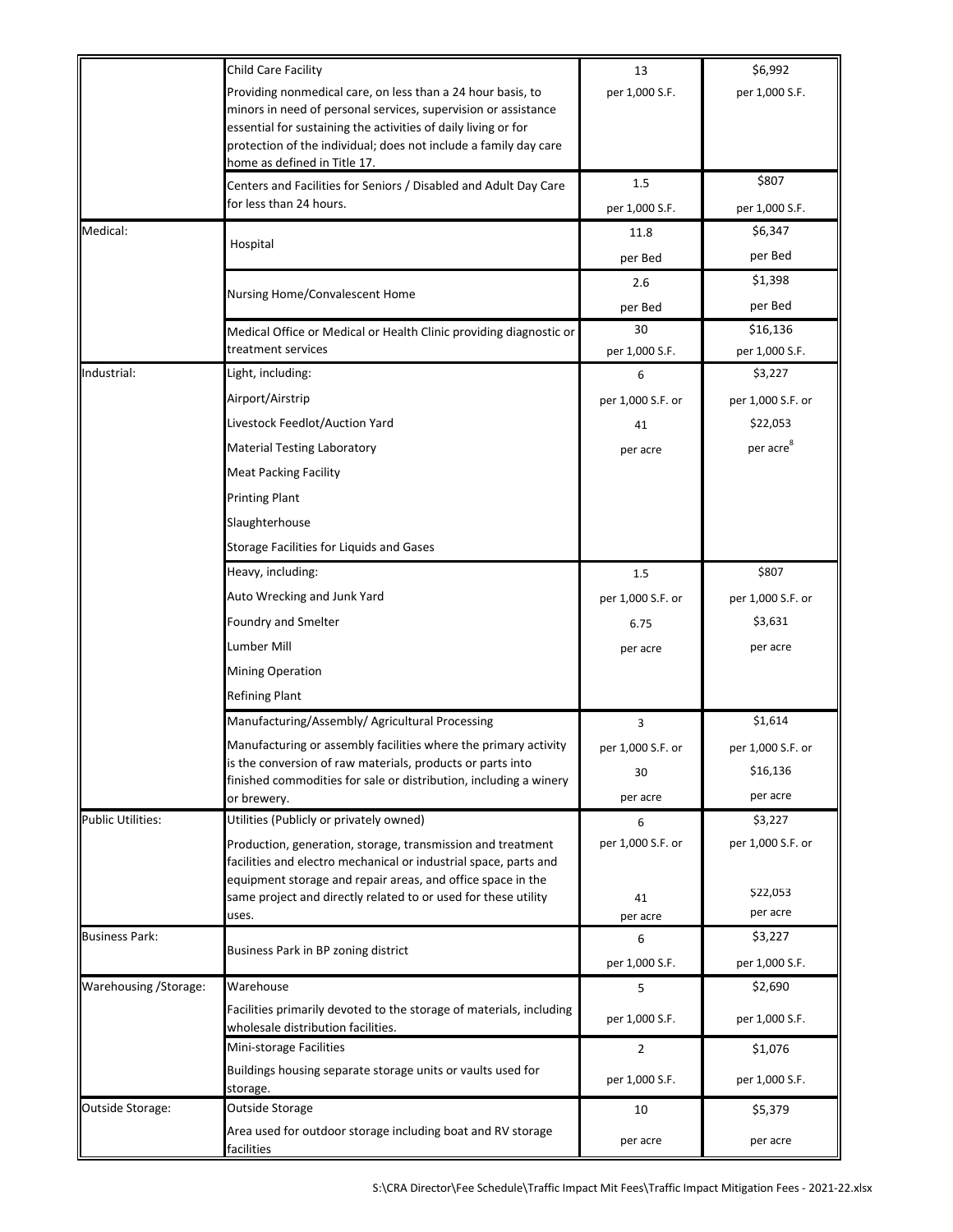| Other: | <b>Golf Course</b>                             | 21                | \$11,295          |
|--------|------------------------------------------------|-------------------|-------------------|
|        |                                                | per Hold          | per Hole          |
|        | Theater (Movie)                                | 6.4               | \$3,443           |
|        |                                                | per 1,000 S.F.    | per 1,000 S.F.    |
|        | Theater (Live)                                 | 1.5               | \$807             |
|        |                                                | per 1,000 S.F.    | per 1,000 S.F.    |
|        | Recreational                                   | 3.1               | \$1,668           |
|        |                                                | per Parking Space | per Parking Space |
|        | Social clubs, lodges, non-profit meeting halls | 1.5               | \$807             |
|        |                                                | per 1,000 S.F.    | per 1,000 S.F.    |
|        | Mortuary / Funeral Home                        | 6                 | \$3,227           |
|        |                                                | per 1,000 S.F.    | per 1,000 S.F.    |

<sup>1</sup>The vehicle trip rates are for calculation of fees only. These trip rates have been adjusted to consider pass by trips, diverted trips, trip length, peak hour impacts and other factors.

 $2$ An administrative charge of 1% is included in addition to the fee.

<sup>3</sup>Dwelling Unit

<sup>4</sup>Square Feet of the gross floor area, measured to the nearest square foot; applicable to structures only.

<sup>5</sup>The number of fueling spaces is determined by the maximum number of vehicles capable of being fueled simultaneously.

<sup>6</sup>Sleeping unit, dwelling unit, rental unit, or other component by which the development is marketed.

 $7$ Acreage shall be measured by the amount authorized for development.

 $8$ When a project includes both structures and acreage, the fee shall be determined by the primary or predominant use unless the uses are substantially equal in which event, the calculation that results in the higher fee shall apply.

#### **Exemptions from Fees:**

1. All uses that are determined not to generate additional vehicle trips are exempt from the Traffic Impact Mitigation Fees.

2. The following public or quasi-public facilities are exempt from the Traffic Impact Mitigation Fee:

a. Accessory buildings to residential development.

b. Shelters for the homeless providing free temporary housing and ancillary services.

c. Crisis centers providing free temporary services to assist in responding to a physical, emotional or family emergency.

d. Public libraries.

e. Museums for the procurement, care or study of objects which are exhibited for public viewing.

f. County of Tuolumne government offices and facilities on County owned property or on property leased for a period of 20 or more years.

g. Parks and recreation facilities provided by Tuolumne County and/or special districts (Tuolumne Park and Recreation, GCSD, THCSD, LDPCSD).

h. Youth recreational facilities providing recreational opportunities for minors on a non-profit basis.

i. Medical clinics constructed exclusively with government funding.

j. Nursing homes and convalescent homes constructed exclusively with government funding.

k. Schools providing one or more courses of study that are operated on a non-profit basis.

l. Religious facilities used for conducting organized religious activities.

m. State or Federal facilities exempt from local fees by law.

n. Replacement of an existing development of the same size on the same parcel unless the development replaced had been unoccupied for 18 months or more. The size limitation does not apply to residential development.

o. Substantially equivalent reconstruction on the same parcel of any development unintentionally damaged or destroyed. The size limitation does not apply to residential development.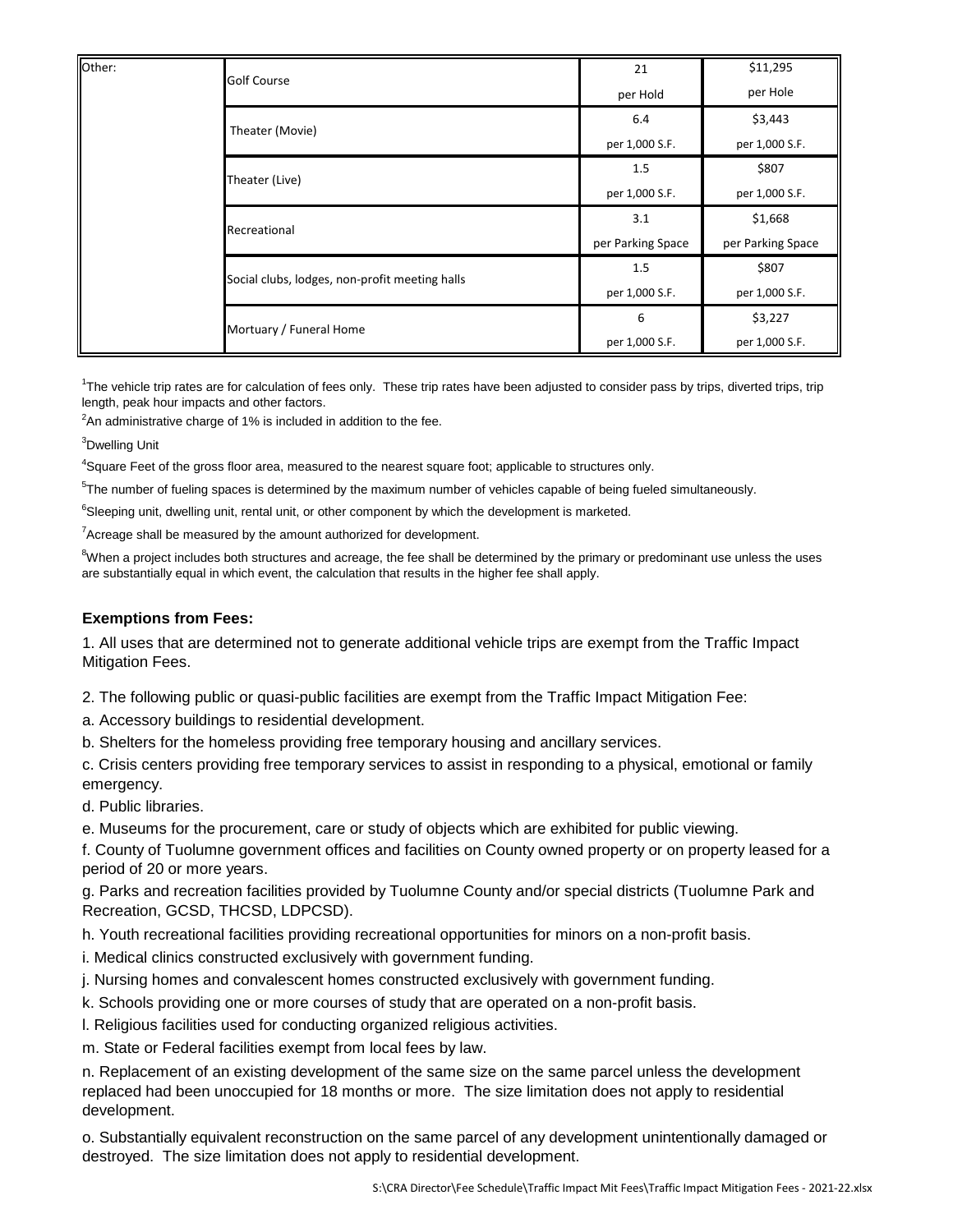p. Relocation to a different parcel of any development without a net increase in size, provided the existing development on the parcel from which the relocation occurs is demolished within 6 months of the date of construction commencement or ownership has been transferred to the Federal, State or local government. The size limitation does not apply to residential development.

q. Buildings, structures, growing areas, and open space related to the production, raising, or storage of agricultural products which do not include retail sales or an agricultural manufacturing or processing facility.

## **Alternatives to Fees:**

In lieu of paying the Traffic Impact Mitigation Fees, any person applying for an entitlement that is subject to the fees, may have prepared and approved by the Community Resources Agency, a traffic study which identities and addresses the proposed development's direct and cumulative traffic impacts. All measures identified in the study as necessary to mitigate the traffic impacts shall be implemented.

#### **Determination of Fees:**

The amount of the Traffic Impact Mitigation Fee shall be determined by the Director of the Community Resources Agency based upon the schedule shown above. For a project not specifically listed in the schedule, the fee for the most similar use listed will be used. For a development project which is not sufficiently similar to one listed, the fee will be based upon the per trip rate multiplied by the number of vehicle trips associated with the project.

The fee for land uses which are primarily conducted within buildings is based upon the gross floor area of each building, including cellars, basements, mezzanines, penthouses, corridors, lobbies, restrooms, storage areas, stores and offices within the principal outside faces of the exterior walls. The fee for land uses that are conducted primarily outdoor, is based upon the acreage encompassed by the use. When a development project includes both buildings and acreage, the fee is determined by the primary or predominant use unless the uses are substantially equal in which event, the calculation that results in the higher fee applies.

The fee for a development project with multiple uses will be determined as follows:

a. When multiple uses are shared within a building in the development project, the fee will be determined by the primary or predominant use of the building.

b. For all other multiple uses, the fee will be determined by adding the fee for each type of use.

For a project in operation on a seasonal basis only, the fee shall be determined by the annual percentage of operation.

# **Payment of Fees:**

Traffic Impact Mitigation Fees shall be paid to the Tuolumne County Community Resources Agency as follows:

# **Building Permit Required:**

#### **Residential Development**

All fees for residential development are due prior to issuance of a Blue Tag for electrical service, or prior to connection to electrical service, or at the time escrow closes if an escrow account has been established for the subject property prior to issuance of a Building Permit. Prior to issuance of a Building Permit, the applicant must provide proof to the Tuolumne County Community Resources Agency that an escrow account has been established and must sign a contract to pay the fee at the time escrow closes. Additional information on paying the fees at close of escrow and the required contract can be obtained at the Tuolumne County Community Resources Agency.

# **All Other Development**

All fees are due prior to issuance of a Certificate of Occupancy by the Tuolumne County Community Resources Agency, Division of Building and Safety, or date of final inspection whichever occurs first.